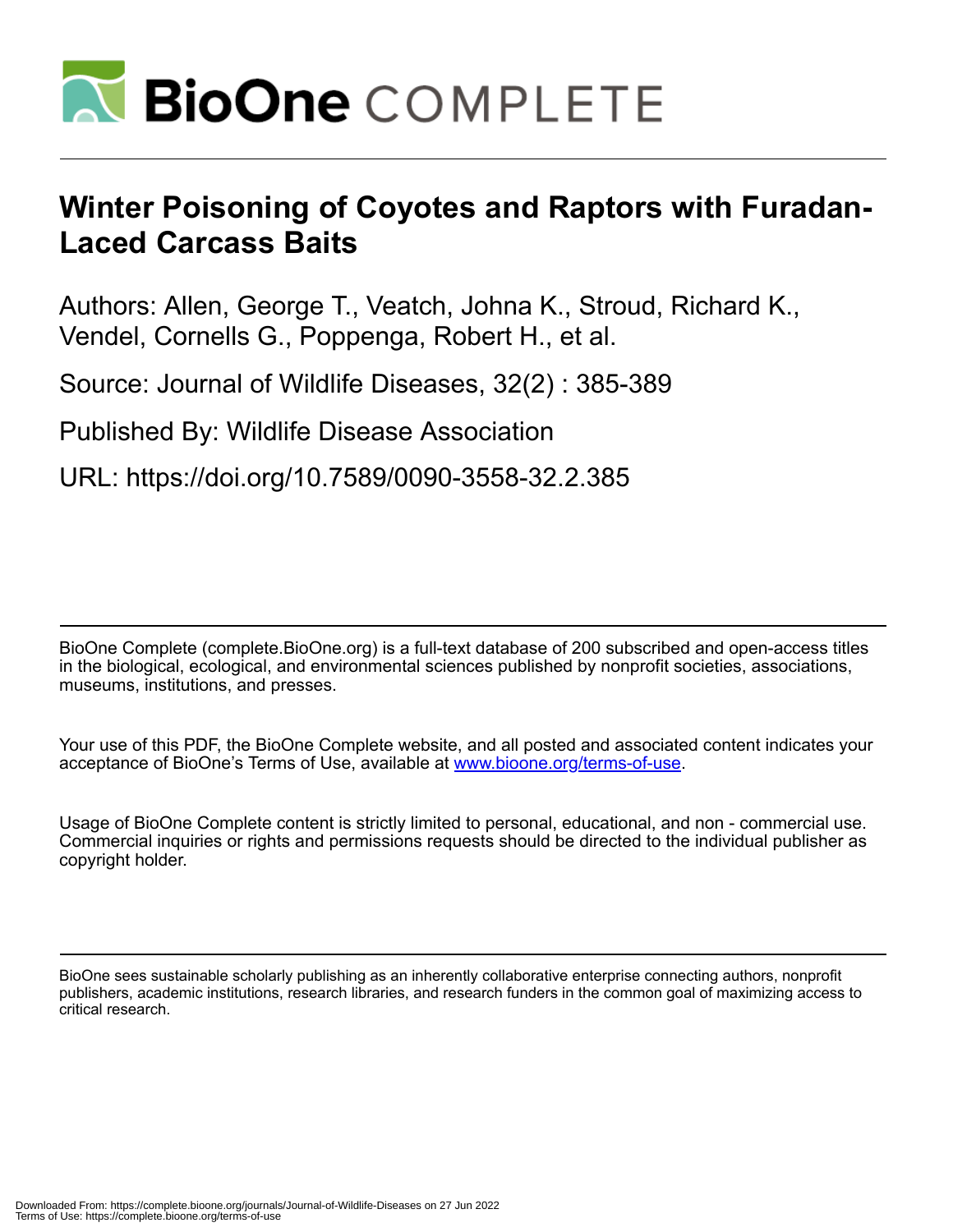## **Winter Poisoning of Coyotes and Raptors with Furadan-Laced Carcass Baits**

**George T.Allen,1 Johna K.Veatch,2 RIchard K. Stroud,3 Cornells G. Vendel,4** Robert **H. Poppenga,57 Lynn Thompson,6 Jo Ann Shafer,3 and W.** Emmett **Braselton,51** U.S. Fish and Wildlife Service, 315 **Houston Street,** Suite E, Manhattan, Kansas 66502-6172, USA; <sup>2</sup>Department of Veterinary Diagnosis, College of Veterinary Medicine, Kansas State University, Manhattan, Kansas 66506-5600, USA; 3U.S. Fish and Wildlife Service Forensics Laboratory, 1490 East Main, Ashland, Oregon 97530, USA; 4U.S. Fish and Wildlife Service, P.O. Box 14184, Lenexa, Kansas 66285, USA; 5Animal Health Diagnostic Laboratory, Michigan State University, P.O. Box 30076, Lansing, Michigan 48909, USA; 6Kansas Department of Wildlife and Parks, Route 1, Box 695, Scandia, Kansas 66966, USA; <sup>7</sup>Current address: University of Pennsylvania, School of Veterinary Medicine, 382 West Street Road, Kennett Square, Pennsylvania 19348, USA

ABSTRACT: Three bald eagles *(Haliaeetus len cocephalus*), a red-tailed hawk (Buteo jamaicen*xis),* and two coyotes *(Canis latrans)* found imi a field in north-central Kansas (USA) in December 1992 were poisoned by flowable carbofuran (Furadan#{174} 4F) placed on sheep *(Ovis aries)* carcasses to kill coyotes. The carbofuran was placed on the carcasses in October 1992, hut the coyotes and raptors apparently were killed in late December. Thus, flowable Furadan<sup>®</sup> can cause direct and secondary deaths of wildlife under some circumstances for at least 60 days following placement.

Key words: Carbofuran, Furadan<sup>®</sup>, *Hal*iaeetus leucocephalus, Buteo jamaicensis, Canis *latrans,* winter.

Carbamate and organophosphate insecticides can cause mortality in wildlife when applied as recommended, when used improperly, and when used illegally as a means to control predators. In particular, both accidental and intentional poisoning of wildlife with all forms of the insecticide carbofuran have been well documented (Mineau, 1993). Here we present a case of the illegal use of flowable carbofuran (Furadan<sup>®</sup> 4F, EPA-279-2876-ZA, FMC Corporation, Agricultural Chemicals Division, Philadelphia, Pennsylvania, USA). The carbofuran was placed on sheep *(Ovis aries)* carcasses, and was intended to kill coy otes *(Canis latrans),* but subsequently also killed birds of prey. We *are* not aware of other documented cases of intentional poisoning with the flowable form.

On 26 December 1992, the Kansas Department of Wildlife and Parks (KDWP) received a report of a dead bald eagle *(Haliaeetus leucocephalus)* in a field of harvested corn in Republic County in

north-central Kansas (USA) (39°48'N,  $97^{\circ}53'W$ ). On 26 and 28 December, KDWP law enforcement officers found 67 sheep carcasses and approximately 2100 live sheep, and the carcasses of two coyotes, one red-tailed hawk (Buteo *jamaicensis*), two immature bald eagles (one male, one female), and one adult female bald eagle in the 106-ha field. Two sheep carcasses that appeared to have been cut in several places, all of one coyote and parts of the other, the red-tailed hawk, and the eagles were collected by L. Thompson and other law enforcement officers. Their primary concern in this case was to document the poisoning of an endangered species (the bald eagles), a migratory bird (the red-tailed hawk), and a possible violation of label directions under the U.S. Federal Insecticide, Fungicide, and Rodenticide Act. Therefore, the raptor carcasses, sheep muscle tissue and wool samples, and the stomach removed from one of the coyotes in the field were sent to the National Fish and Wildlife Forensics Laboratory in Ashland, Oregon (USA) for necropsy and pesticide analyses. Additionally, for a quick response, one sheep carcass, one coyote carcass, and the remaining portions of the field-dissected coyote were delivered to the Veterinary Diagnostic Laboratory at Kansas State University in Manhattan, Kansas.

On 4 January 1993, the carcass of an adult male bald eagle was found approximately 6 km north of the site where the raptors, coyotes, and sheep had been found earlier (at  $39^{\circ}53'N$ ,  $97^{\circ}53'W$ ). That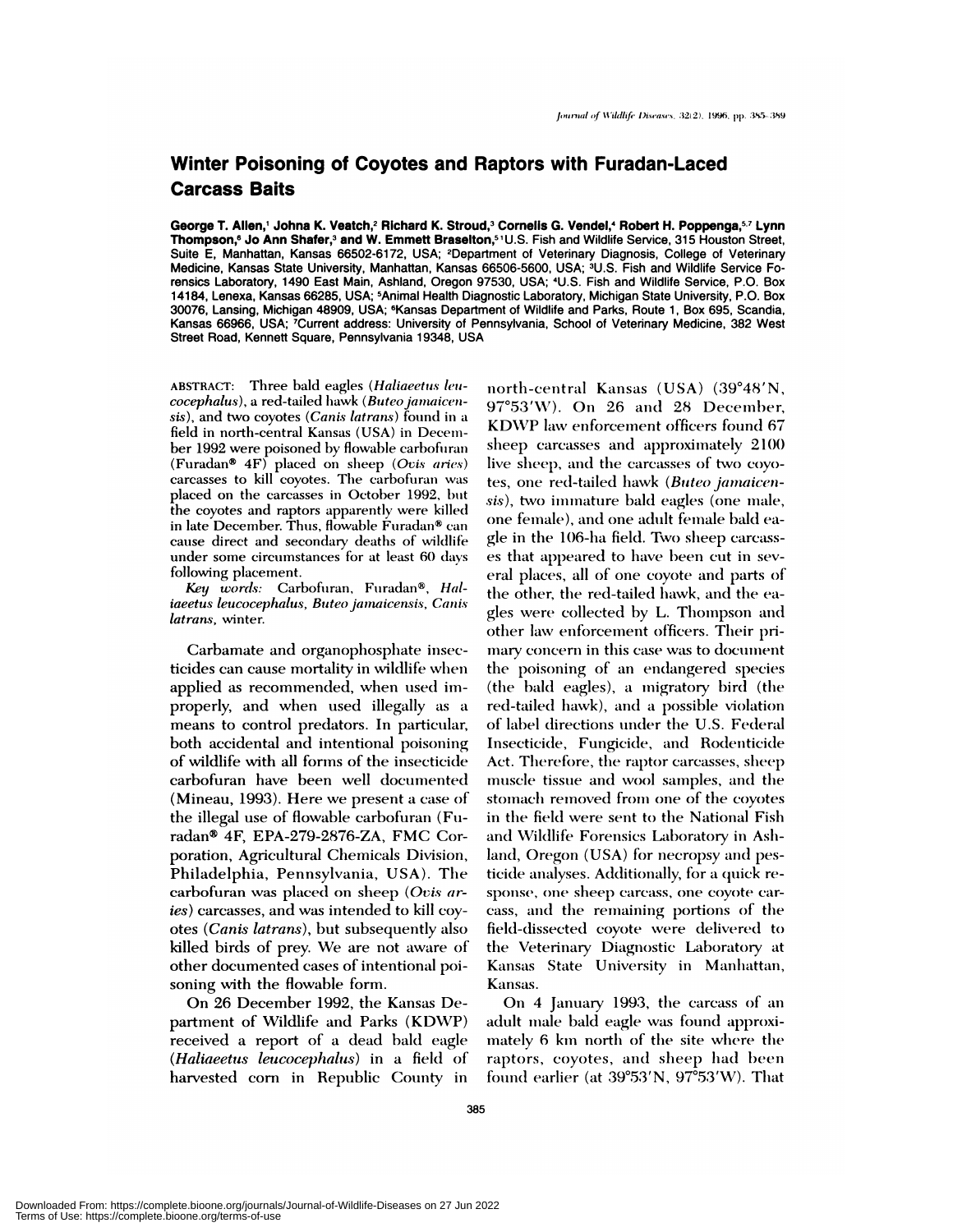carcass also was sent to the National Fish and Wildlife Forensics Laboratory for necropsy examination.

The coyotes necropsied at the Veterinary Diagnostic Laboratory at Kansas State University were judged to be in good body condition because of the presence of a small amount of fat in the coronary groove of the heart, in the perirenal area, and in the mesentery. There were no signs of trauma or significant gross lesions. The stomach of the whole coyote contained muscle tissue and wool.

The sheep carcass had white powder on the wool along the back, shoulder, hip, and left front leg. It appeared that the front left leg had been cut in the axillary region and reflected. A white powder was present on the intercostal muscles. The internal organs of the sheep had been removed by scavengers. Samples of the sheep's wool, the stomach contents from the whole coyote, and the liver from the coyote that had been partly field dissected were sent to the Animal Health Diagnostic Laboratory at Michigan State University, E. Lansing, Michigan (USA), for analyses not possible at Kansas State University. The stomach contents and liver were analyzed by gas chromatography-mass spectrometry (GC/ MS) using modifications of the procedure described by Schock and Braselton (1982). Five  $g$  and  $20$   $g$  aliquots of stomach contents and liver, respectively, were placed in a blender with 300 ml of non-spectro grade acetonitrile (Burdick and Jackson, Muskegon, Michigan) and 1 ppm diphenylamine (Mallinkrodt, St. Louis, Missouri, USA) as an internal standard, and blended. The blended samples were suction-filtered through a Whatman #4 filter (Whatman LabSales, Hillsboro, Oregon), and the filtrate was transferred to a  $1 \text{ } 1$  separatory funnel (Kimble Science Products, Vineland, New Jersey, USA) containing 10 ml of saturated sodium chloride and 600 ml of deionized water. The aqueous phase was extracted two times with 100 ml each of methylene chloride (Burdick and Jackson) and the methylene chloride fractions were combined. The aqueous mixture was adjusted to pH 9, and reextracted twice with methylene chloride, which was com bined with the previous methylene chloride fractions (neutral-basic fraction). The neutral-basic fraction was evaporated to approximately  $1$  ml, diluted to  $4$  ml with cyclohexane (Burdick and Jackson) : methylene chloride (85:15), eluted through a gel permeation column to remove lipids, and evaporated to  $100$   $\mu$ l. The neutral-basic fraction was injected into a Hewlett-Packard model 5970MSD (Hewlett-Packard Company, Palo Alto, California, USA) gas chromatograph-mass spectrometer equipped with a 15 m  $\times$  0.25 mm DB5 bonded phase capillary column (J&W Scientific, Folsom, California, USA). Individual, unknown mass spectra were compared to a computer mass spectral library, and carbofuran was qualitatively detected in both samples. Carbofuran was confirmed by GC/MS analysis of reference carbofur an under the same conditions. Approximately  $0.1$  g of the sheep wool was extracted with 5 ml methanol (Burdick and Jackson), and  $2 \mu l$  were analyzed by solids probe insertion into a TSQ7O mass spectrometer (Finnigan MAT, San Jose, California). A 70 eV electron-impact mass spectrum of carbofuman was obtained and matched with that of the reference compound. The finding of carbofuran in all of the samples was considered to be diagnostically significant, so the carbofuran was not quantified.

All of the eagles were in a good state of preservation when found. At death, the immature eagles and the adult female bald eagle had abundant mesenteric and sub cutaneous fat. The adult male found on 4 January also was in good body condition. The red-tailed hawk was an immature female with moderate mesenteric and sub cutaneous fat deposits. There were no external or internal lesions in any of the birds suggestive of trauma, gunshot, or electrocution. Radiographic examination of the birds resulted in no significant findings.

A subsample of the gastrointestinal tract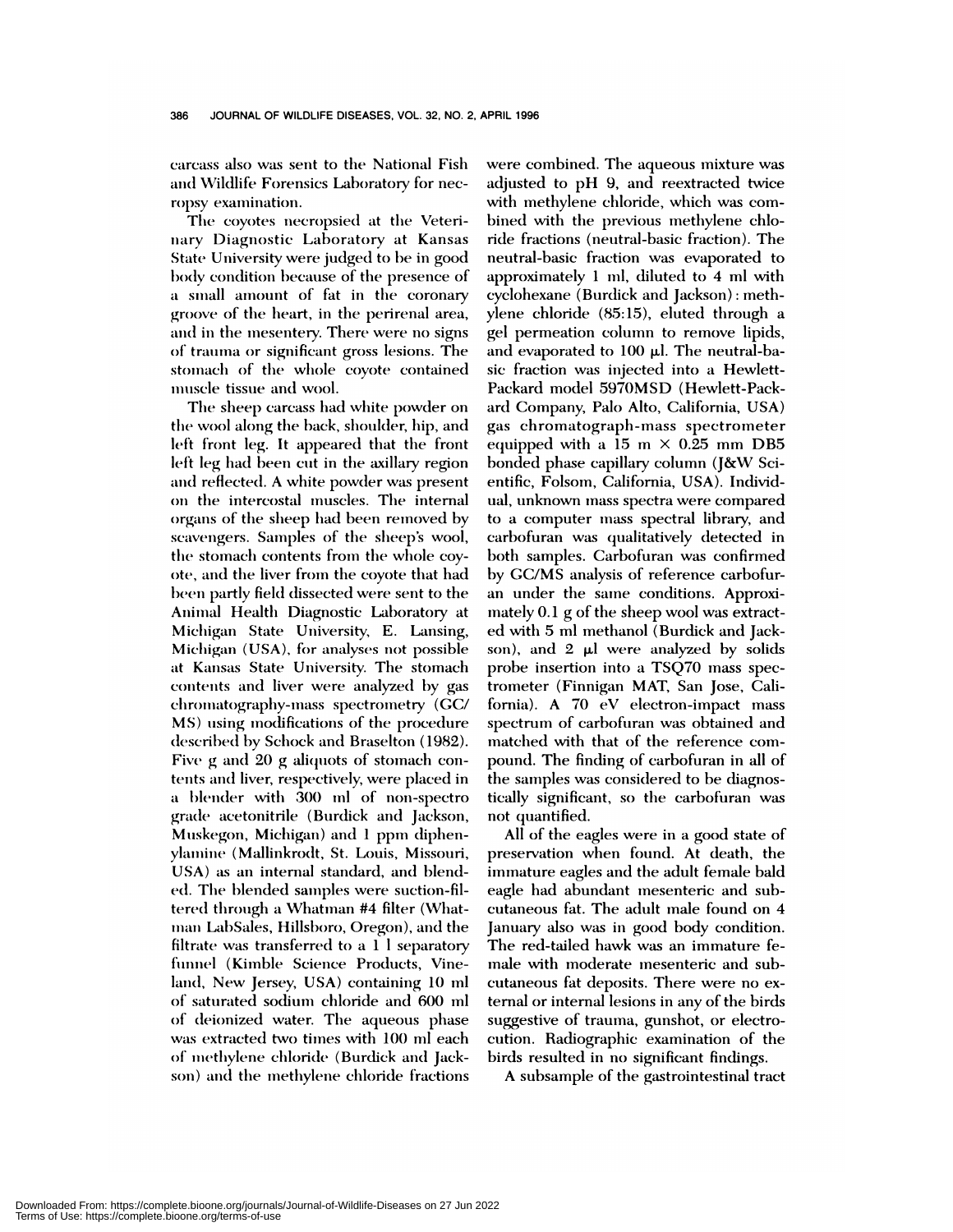contents from each of the raptors was examined by chemical analysis for the presence of carbamates by high pressure liquid chromatography (HPLC) with postcolumn derivatization (EPA Method 531.1, Graves, 1989). Compounds not visible to the UV detector must be derivatized, that is, combined with a visible compound, to be analyzed. The carbamates (N-methylcarbamates or oxime carbamates) were separated by reverse phase chromatography under gradient conditions. The separated carbamates were hydrolyzed at  $100 \text{ C}$  by sodium hydroxide and then derivatized with opthaladehyde (OPA) and Thiofluor<sup>®</sup> (Pickering Laboratories, Mountain View, California, USA) to produce a highly fluorescent isoindole (Dong et al., 1991, 1992). A fluorescent detector then was used to detect the derivatized carbamate.

Ten grams of each sample were extract ed with 75 ml of ethyl acetate (Optima grade, Fisher Scientific, Santa Clara, California) with  $5\%$  ethanol and 30 g of sodium sulfate (reagent grade, Fisher Scientific) for 30 min. The sample was then centrifuged at  $1000 \times G$  for 10 min. A 20 ml aliquot was removed, and three drops of 5% decanol (Kodak Corporation, Rochester, New York, USA) in acetone (Optima grade, Fisher Scientific) were added. The extract was evaporated under a stream of nitrogen. The samples then were reconstituted with 970  $\mu$ l of 5% ethanol in ethyl acetate and 30  $\mu$ l of BDMC (4-bromo-3,5dimethylphenyl N-methyl carbamate) internal standard (ChemService, West Chester, Pennsylvania). The samples were an alyzed by a Hewlett Packard 1090 HPLC with a Hewlett Packard 1046A programmable fluorescence detector (Hewlett Packard Company, Palo Alto, California) and a Pickering PCX 5000 postcolumn derivatization system (Pickering Laboratories). Ten microliters of the samples were injected onto a Pickering reverse phase C18 analytical column (250 mm X 4.6 mm I.D., 5  $\mu$ m particle size). Separation of the carbamates was accomplished with a 42min linear gradient of 75% water and 25% methanol (Optima grade, Fisher Scientific) to  $25\%$  water and  $75\%$  methanol at a flow rate of 1.0 ml/min at 42 C.

A  $10$  g subsample of meat from the coyote stomach sent to the National Fish and Wildlife Forensics Laboratory contained meat from sheep, identified by reaction to ovine antisera (Organon Teknika Corporation, West Chester, Pennsylvania) (Ouchterlony, 1949). It also contained  $124 \mu g$  (12.4) ppm) of carbofuran.

The gastrointestinal tract contents of all of the eagles included meat from sheep, identified by reaction to ovine antisera. The crop of the immature male eagle contained 166 g of freshly ingested meat, which contained 5.4 ppm carbofuran. The gastrointestinal tract contents of the immature female included 70 g of freshly ingested meat containing 4.8 ppm carbofum an. The tract from the mature female included 196 g of freshly ingested meat containing 1.1 ppm carbofuran. Carbofuran was not detected in the gastrointestinal tract from the adult male found on 4 January, but it contained only  $7 g$  of material. The cause of death of that eagle was undetermined.

The gastrointestinal tract of the redtailed hawk contained the remains of the head and the foot of a European starling *(Sturnus vulgaris)* and the foot of a rabbit *(Sylvilagus floridanus)* totaling 51 g, and had a carbofuran concentration of 27.1 ppm. It contained no meat identified as sheep. We suspect that the hawk's death was a case of secondary poisoning, the hawk having fed on a starling that had been killed or intoxicated by the carbofuran. Secondary poisonings with carbamate and organophosphate pesticides *are* well documented (Henny et al., 1987).

Diagnosis of carbamate poisoning based only on residue data is reasonable because spontaneous postmortem reactivation of brain acetylcholinesterase (AChE) confounds AChE activity interpretation (Greig-Smith, 1991). In this instance, confirmation of carbofuran in the stomach of the coyote and in the crops of the raptors was considered by the U.S. Fish and Wild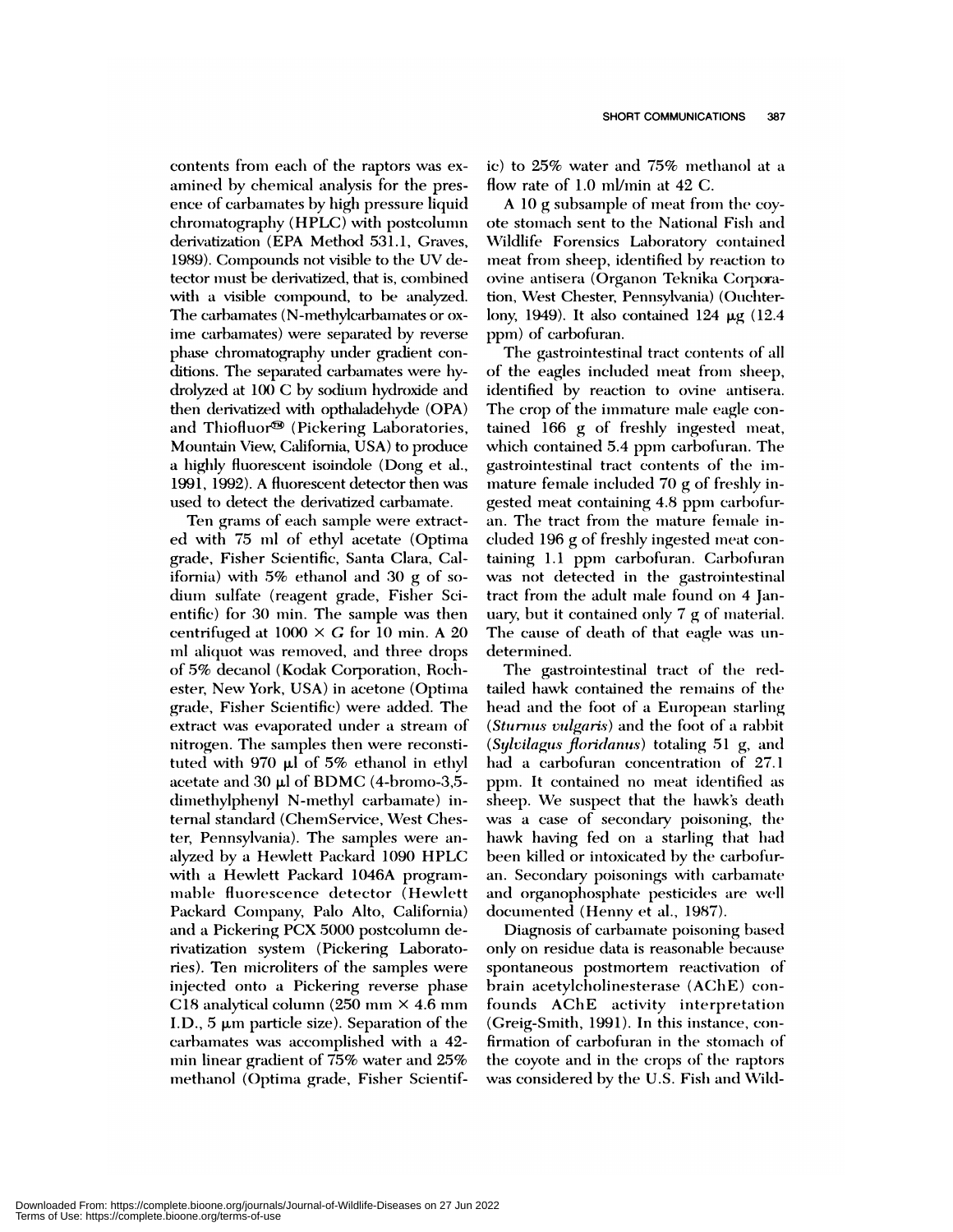life Service to be sufficient to pursue the legal case, so brain cholinesterase analyses were not necessary. However, the acute oral median lethal single-exposure dosage  $(LD_{50})$  for carbofuran in wild birds ranges from 0.2 to 7 mg/kg of body mass (Schafer et al. , 1983; Hill and Camnardese, 1984; Hudson et al., 1984). The oral  $LD_{50}$  for technical grade carbofuran ranges from 0.238 to 8.0 ppm for bird species studied to date, but for most species studied it is below 2.0 ppm (Mineau, 1993). Therefore, we believe that the deaths of three of the eagles and the red-tailed hawk were due to ingestion of carbofuran.

As a result of the investigation by the KDWP and the USFWS, two people admitted having placed Furadan<sup>®</sup>  $4F$  on two of the sheep carcasses in the field to kill problem coyotes. The owner stated that the sheep had been had been turned out into a harvested cornfield in October. Soon afterward they began experiencing losses in the flock, and considered predation by coyotes to be part of the cause. The responsible parties testified that it was at that time, and only at that time, that they bait*ed* two of the dead carcasses with Fumadan®. Cold, dry weather and snow cover during some of the time between the placement of the Furadan $*$  on the carcasses and the wildlife poisonings likely contributed to its preservation on the carcasses. Based on the fresh condition of their carcasses and the fact that they had not been reported earlier, we believe that the coyotes and the raptors were killed not long before they were noticed in December; this is 2 mo after the carbofuran was applied to the sheep carcasses.

Many factors affect carbofuran degradation, but it was considered by Eisler  $(1985)$  to have a relatively short life in the environment. Smith (1987) stated that it is moderately persistent. There are several possible explanations for the persistence of the carbofuran in this case. Its decomposition is closely related to pH, with slow breakdown at pH below 7, and temperature, with slower degradation at lower temperatures (Eisler, 1985). The pH of the tissues on which the Furadan® was applied may have been low enough to slow degradation of the chemical, and ambient temperatures were low. Bacteria believed to degrade carbofuran (Felsot et al., 1981) may not have been on the carcasses or may have been affected by the cold. Most likely, however, is that because carbofuman is degraded mainly through hydrolysis, the dry white residue was stable and the gramular form is stable (Mineau, 1993). Based on this case, residue from the flowable Furadan<sup>®</sup> lasted at least 2 mo and was a continued hazard to wildlife through both direct and secondary poisoning. The legal case was taken to federal court where, in a pre-trial diversion, the responsible parties agreed to pay a \$12,000 penalty for their unlawful actions.

Gary Hesket and Charlie Lee of KDWP assisted in the investigation. We appreciate the helpful reviews of drafts of this report by Susan Blackfomd, Sharon Chase, Linda Lyon, Ross Manes, Pierre Mineau, Paul Vohs, and an anonymous reviewer.

## **LITERATURE CITED**

- D0NG, M. W, F. L. VANDEMARK, W. M. TEUTER, AND M. V. PICKERING. 1991. Carhamate pesti cide analysis by liquid chromatography. Ameri can Environmental Laboratory 2: 14-27.
- -, M. V. PICKERING, M. J. MATTINA, AND H. M. PYLYPIW, JR. 1992. Practical considerations for rugged N-methylcarbamate analysis using an HPLC postcolumn-derivatization system. LC-GC 10: 442-446.
- EISLER, R. 1985. Carbofuran hazards to fish, wildlife, and invertebrates: A synoptic review. Biological Report 85(1.3). U.S. Fish and Wildlife *Ser* vice, Washington, D.C. 36 pp.
- FELSOT, A., J. V. MADDox, AND W. BRUCE. 1981. Enhanced microbial degradation of carbofuran in soils with histories of Furadan use. Bulletin of Environmental Contamination and Toxicology 26: 781-788.
- GRAVES, R. L. 1989. EPA Methods 531.1: Measurement of n-methyl carhamoyhoximes and n-methyl carbamates in drinking water by direct aqueous injection HPLC with postcolumn derivatization. Environmental Monitoring and Support Laboratory, U.S. Environmental Protection Agency, Cincinnati, Ohio, 22 pp.
- CREIG-SMITH, P. W. 1991. Use of cholinesterase